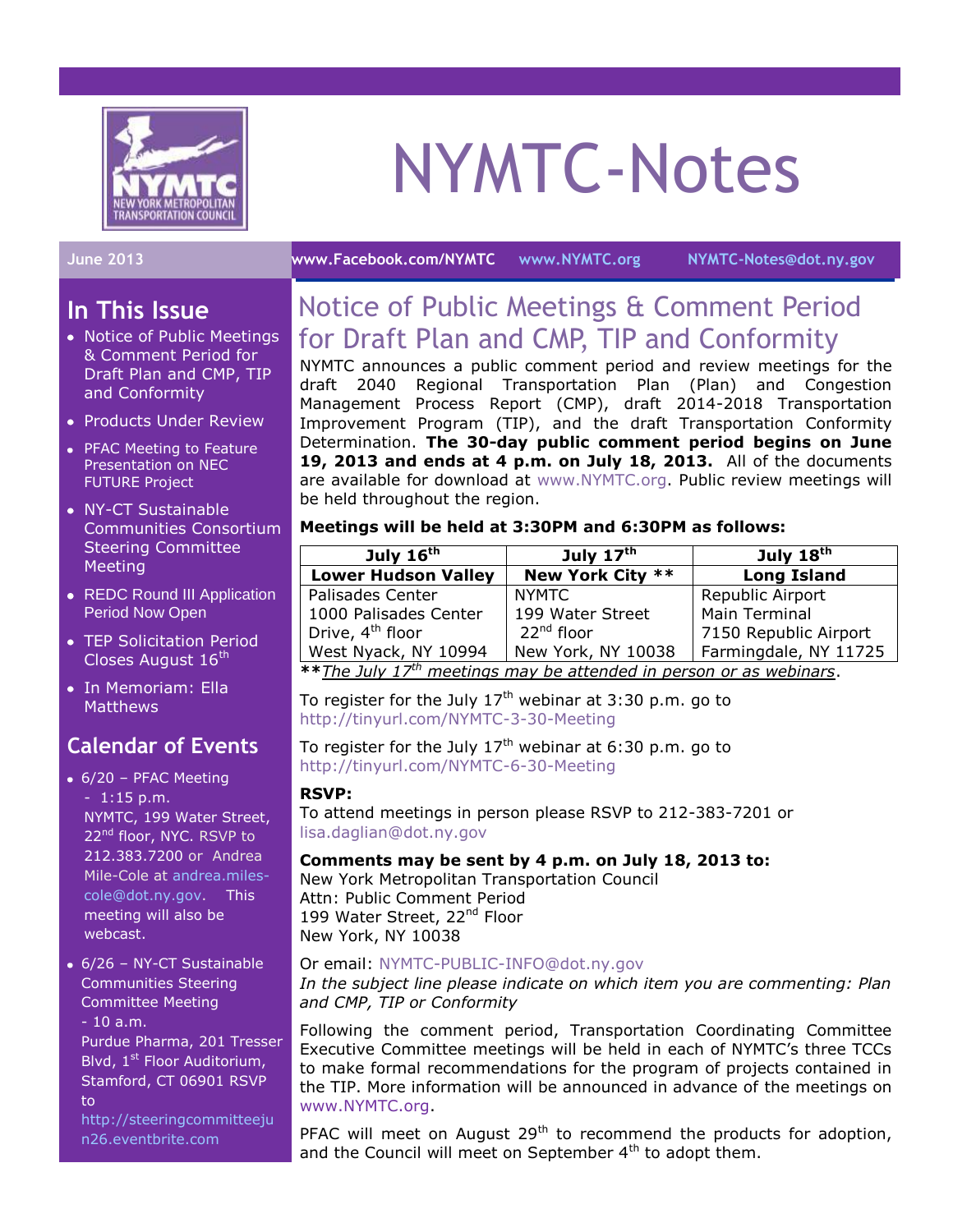- 7/16 Public Review Meetings for draft Plan, TIP and Conformity - 3:30 p.m. and 6:30 p.m. Palisades Center, 1000 Palisades Center Drive West, 4<sup>th</sup> floor, West Nyack, NY 10994.
- $\overline{\bullet}$  7/17 Public Review Meetings for draft Plan, TIP and Conformity - 3:30 p.m. and 6:30 p.m. NYMTC, 199 Water Street, 22nd floor, NYC, 10038. These meetings may be attended in person or as a webinar.

- Register for the July  $17<sup>th</sup>$ webinar at 3:30 p.m. at [http://tinyurl.com/NYMTC-](http://tinyurl.com/NYMTC-3-30-Meeting)[3-30-Meeting](http://tinyurl.com/NYMTC-3-30-Meeting)

- Register for the July  $17<sup>th</sup>$ webinar at 6:30 p.m. at [http://tinyurl.com/NYMTC-](http://tinyurl.com/NYMTC-6-30-Meeting)[6-30-Meeting](http://tinyurl.com/NYMTC-6-30-Meeting)

- 7/18 Public Review Meetings for draft Plan, TIP and Conformity - 3:30 p.m. and 6:30 p.m. Republic Airport, Main Terminal, 7150 Republic Airport, Farmingdale, NY 11725.
- 8/29 PFAC Meeting - 1:15 p.m. NYMTC, 199 Water Street, 22<sup>nd</sup> floor, NYC. RSVP to 212.383.7200 or Andrea Mile-Cole at [andrea.miles](mailto:andrea.miles-cole@dot.ny.gov)[cole@dot.ny.gov.](mailto:andrea.miles-cole@dot.ny.gov) This meeting will also be webcast.
- 9/4 Council Meeting - 11 a.m. NYMTC, 199 Water Street, 22<sup>nd</sup> floor, NYC. RSVP to 212.383.7200 or Andrea Mile-Cole at [andrea.miles](mailto:andrea.miles-cole@dot.ny.gov)[cole@dot.ny.gov.](mailto:andrea.miles-cole@dot.ny.gov) This meeting will also be webcast.

# Products Under Review

The following federally-required products and analyses are included in the 30-day review period. They may be accessed on [www.NYMTC.org.](http://www.nymtc.org/)

**Plan 2040**, entitled *A Shared Vision for a Sustainable Region*, will lay out a long-range framework for maintaining and improving the region's transportation system: its roads, bridges, freight and mass transit

facilities, and its bicycle and pedestrian networks. It will identify the transportation improvement concepts, projects and policy recommendations that can address the region's long-term growth challenges and needs – an initial step to bringing federal transportation dollars into the area. The Plan forecasts long-range costs and resources for Operations and Maintenance, System Preservation and System Enhancements. It features seven strategic goals and related desired outcomes, and an enhanced transportation-land use connection,



focusing on the relationship between transportation and growth. Two new regional goals – Resiliency, and Safety and Security of the transportation system – have been added to the Plan to reinforce the importance of these aspects of transportation planning for regional sustainability.

## **The 2013 Congestion Management Process (CMP) Status Report**



contains forecasts of future traffic congestion in NYMTC's planning area and specific performance measures which reflect the amount, severity and general locations of traffic congestion. In order to fulfill federal requirements, the CMP Status Report is published every four years in conjunction with the release of NYMTC's Regional Transportation Plan.

## **The 2014 – 2018 Transportation Improvement Program (TIP)**

outlines all of the federally-funded transportation improvement projects proposed for the NYMTC area over a five year period. It includes approximately \$32 billion in federal, state and local transportation projects for the region. These improvements cover various transportation modes and facilities, including roadways and bridges, bicycle and pedestrian facilities, transit equipment and services, safety improvements and demand management programs.



**The Transportation Conformity Determination** is a regional mobile source emissions analysis required by the Clean Air Act Amendments of



1990 for designated non attainment areas. A Conformity Determination must be done for all Transportation Improvement Programs and Regional Transportation Plans in non-attainment areas. This determination was developed to demonstrate that its Plan and TIP, as updated, conform to the mobile source emission milestones set forth in the New York State Implementation Plan (SIP) for air quality. This determination was conducted with the United States

Environmental Protection Agency's Motor Vehicle Emission Simulator.

Projects in *Plan 2040* and on the TIP have been mapped in Google Earth for visualization purposes, which may be accessed on [www.NYMTC.org](http://www.nymtc.org/)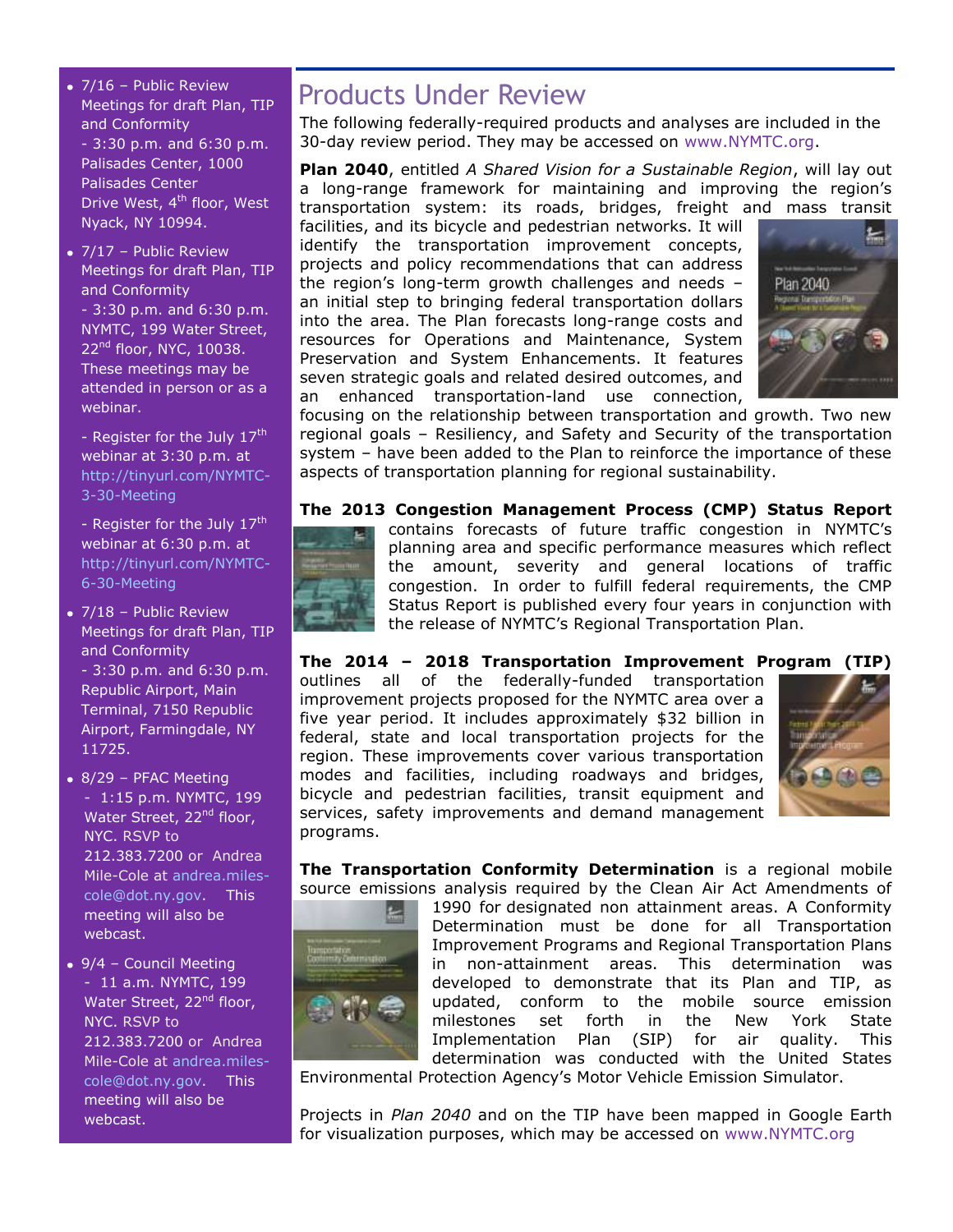# **NYMTC Council Members**

# **Voting Members**

- Joan McDonald, New York State DOT Commissioner and NYMTC co-chair
- Rob Astorino, Westchester County Executive and NYMTC co-chair
- Janette Sadik-Khan, Commissioner, New York City Department of Transportation
- Amanda Burden, Director, New York City Department of City Planning
- [Fernando Ferrer,](http://www.mta.info/mta/leadership/ferrer.htm) Acting Chairman, Metropolitan Transportation Authority
- Edward P. Mangano, Nassau County Executive
- MaryEllen Odell, Putnam County Executive
- C. Scott Vanderhoef, Rockland County Executive
- Steve Bellone, Suffolk County Executive

# **Advisory Members**

- Patrick Foye, Executive Director, Port Authority of NY & NJ
- James Weinstein, Executive Director, New Jersey **Transit**
- Mary K. Murphy, Executive Director, North Jersey Transportation Planning Authority
- Joe Martens, Commissioner, NYS Dept. of Environmental **Conservation**
- Marilyn G. Shazor, Regional Administrator, Federal Transit Administration, Region 2

# PFAC Meeting to Feature Presentation on NEC FUTURE Project

#### *June 20, 2013 at 1:15 p.m. NYMTC, 199 Water Street, 22nd Floor, NYC. This meeting will be webcast. RSVP to 212-383-7200*

In addition to a number of actions that will be taken at this regularly scheduled business meeting of NYMTC's Program, Finance and Administration Committee, Rebecca Reyes-Alicea, from the US Department of Transportation's Federal Railroad Administration, will discuss NEC FUTURE and the preliminary alternatives currently under study in this Northeast Corridor rail analysis.



# NY-CT Sustainable Communities Consortium Steering Committee Meeting

*June 26, 2013 at 10 a.m. Purdue Pharma, 201 Tresser Blvd, 1 st Floor Auditorium, Stamford, CT 06901*



The Steering Committee of the New York-Connecticut Sustainable Communities Consortium will meet to appoint new co-chairs, review and officially approve completed project deliverables and adopt Consortium resolutions. There will be status reports on several of the northern sector place-based projects in the New York and Connecticut Sustainable Communities Consortium and an update from the North Jersey Sustainable Communities

# Consortium.

For more information go to [www.sustainableNYCT.org.](http://www.sustainablenyct.org/) To RSVP go to <http://steeringcommitteejun26.eventbrite.com/> Contact Brian Dennis at [bdennis@rpa.org](mailto:bdennis@rpa.org) with any questions.

# REDC Round III Application Period Now Open

The Empire State Development (ESD) has announced that the Consolidated Funding Application (CFA) for Round III of Governor Andrew M. Cuomo's Regional Economic Development Council (REDC) initiative is now available to businesses, municipalities, not-for-profits and the public. The CFA serves as the single entry point for applicants to access the up to \$760 million in economic development funding available in 2013.

## **Applications will be accepted until 4 p.m. on August 12, 2013. The CFA is available at [https://apps.cio.ny.gov/apps/cfa/](http://regionalcouncils.ny.gov/general/061713/%20https:/apps.cio.ny.gov/apps/cfa/)**

In the third round of the REDC process, 13 New York State agencies have teamed up to make up to \$760 million in economic development resources available to applicants through the CFA. The 2013 Available CFA Resources Manual, which outlines the funds available from 29 state agency programs, and the 2013 REDC Guidebook, which



provides the competitive guidelines for this year, are both available at [www.regionalcouncils.ny.gov.](http://www.regionalcouncils.ny.gov/)

Multiple public workshops will be held in each region of the state to explain the programs and eligibility standards, as well as recent improvements to the CFA application process. The full schedule of workshops is available at <http://regionalcouncils.ny.gov/genericcfa/2013-cfa-workshops>